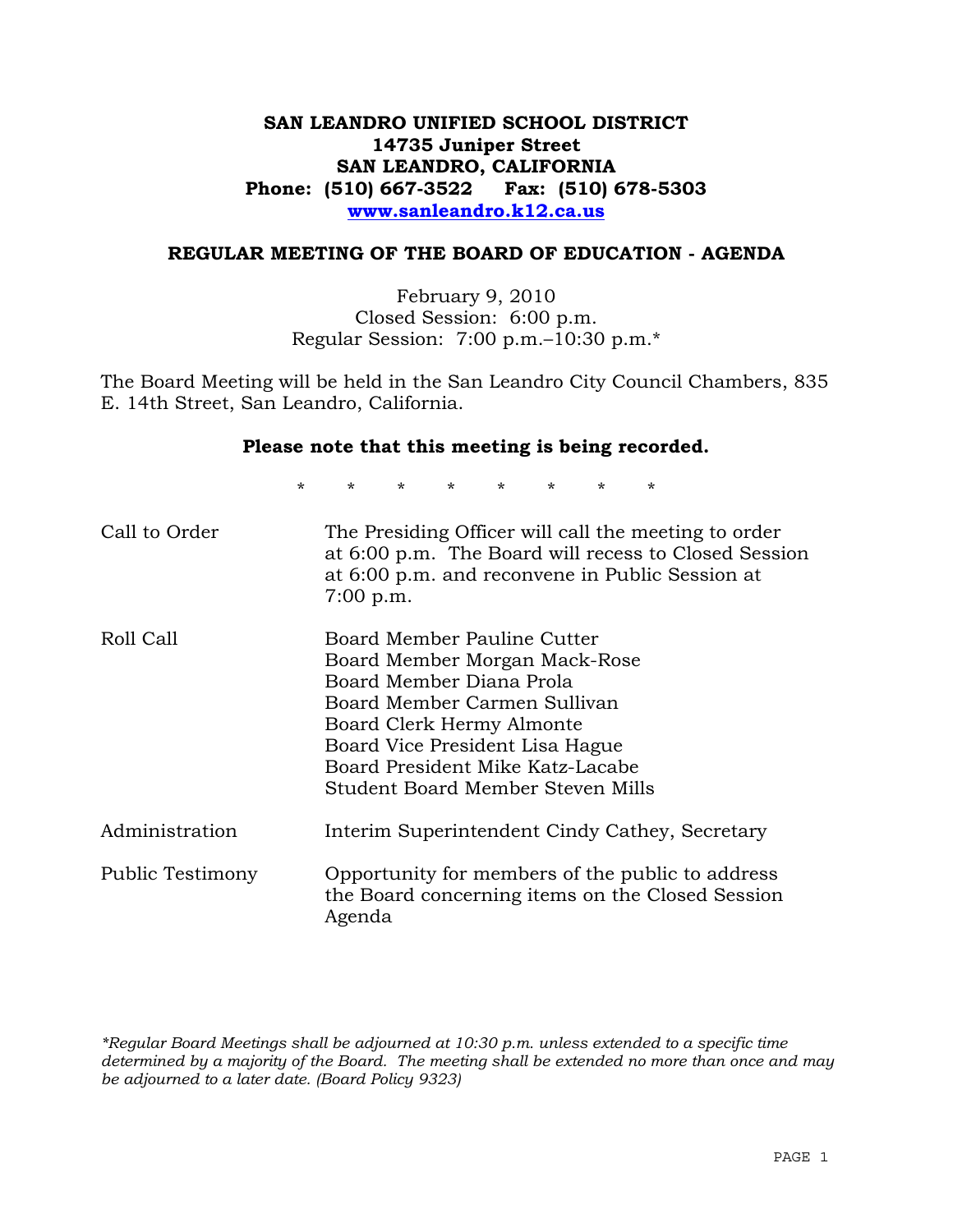Prior to the Public Session, the Board will meet in Closed Session pursuant to Education Code Sections 35146 and 48918 (c), and Government Code Sections 54957, 54957.6, 54956.9(b), 54956.8, 54956.9 and 54956.

- a) Student Expulsions
- b) Public Employee Performance Evaluation, Title: Interim Superintendent
- c) Public Employee Discipline/Dismissal/Release/Hiring
- d) Conference with Labor Negotiator
- e) Conference with Legal Counsel Anticipated Litigation Significant exposure to litigation
- f) Conference with Real Property Negotiator Property(ies)
- g) Conference with Legal Counsel Existing Litigation

| Report Closed<br>Session Action | Motion __________ Second __________ Vote ________ |                                                                                                                                                                                                                                                                                                                                                                                                                                                                                                                                                                                                                                                                                                                                                                                                                                                                                                                                                                                                                        |
|---------------------------------|---------------------------------------------------|------------------------------------------------------------------------------------------------------------------------------------------------------------------------------------------------------------------------------------------------------------------------------------------------------------------------------------------------------------------------------------------------------------------------------------------------------------------------------------------------------------------------------------------------------------------------------------------------------------------------------------------------------------------------------------------------------------------------------------------------------------------------------------------------------------------------------------------------------------------------------------------------------------------------------------------------------------------------------------------------------------------------|
| Pledge of Allegiance            |                                                   |                                                                                                                                                                                                                                                                                                                                                                                                                                                                                                                                                                                                                                                                                                                                                                                                                                                                                                                                                                                                                        |
| Approve Agenda                  |                                                   | Approve the Regular Meeting Agenda of February 9, 2010                                                                                                                                                                                                                                                                                                                                                                                                                                                                                                                                                                                                                                                                                                                                                                                                                                                                                                                                                                 |
|                                 | Motion __________ Second __________ Vote ________ |                                                                                                                                                                                                                                                                                                                                                                                                                                                                                                                                                                                                                                                                                                                                                                                                                                                                                                                                                                                                                        |
| Legal Statement                 | 54954.2(a)                                        | Members of the audience who wish to address the<br>Board are asked to complete the yellow card available at<br>the entrance and submit it to the Board's Administrative<br>Assistant. Speakers who have completed the card will be<br>called when the item is reached on the agenda or, for<br>non-agenda items, during the Public Testimony. Cards<br>are to be turned in before the item is reached on the<br>agenda. Please note that this meeting is being recorded.<br>State law prohibits the Board of Education from taking<br>any action on or discussing items that are not on the<br>posted agenda except to A) briefly respond to statements<br>made or questions posed by the public in attendance; B)<br>ask questions for clarification; C) provide a reference to a<br>staff member or other resource for factual information in<br>response to the inquiry; or D) ask a staff member to<br>report back on the matter at the next meeting and/or put<br>it on a future agenda. (Government Code Section |

#### **7:00-7:10 p.m. PUBLIC TESTIMONY ON NON-AGENDA ITEMS**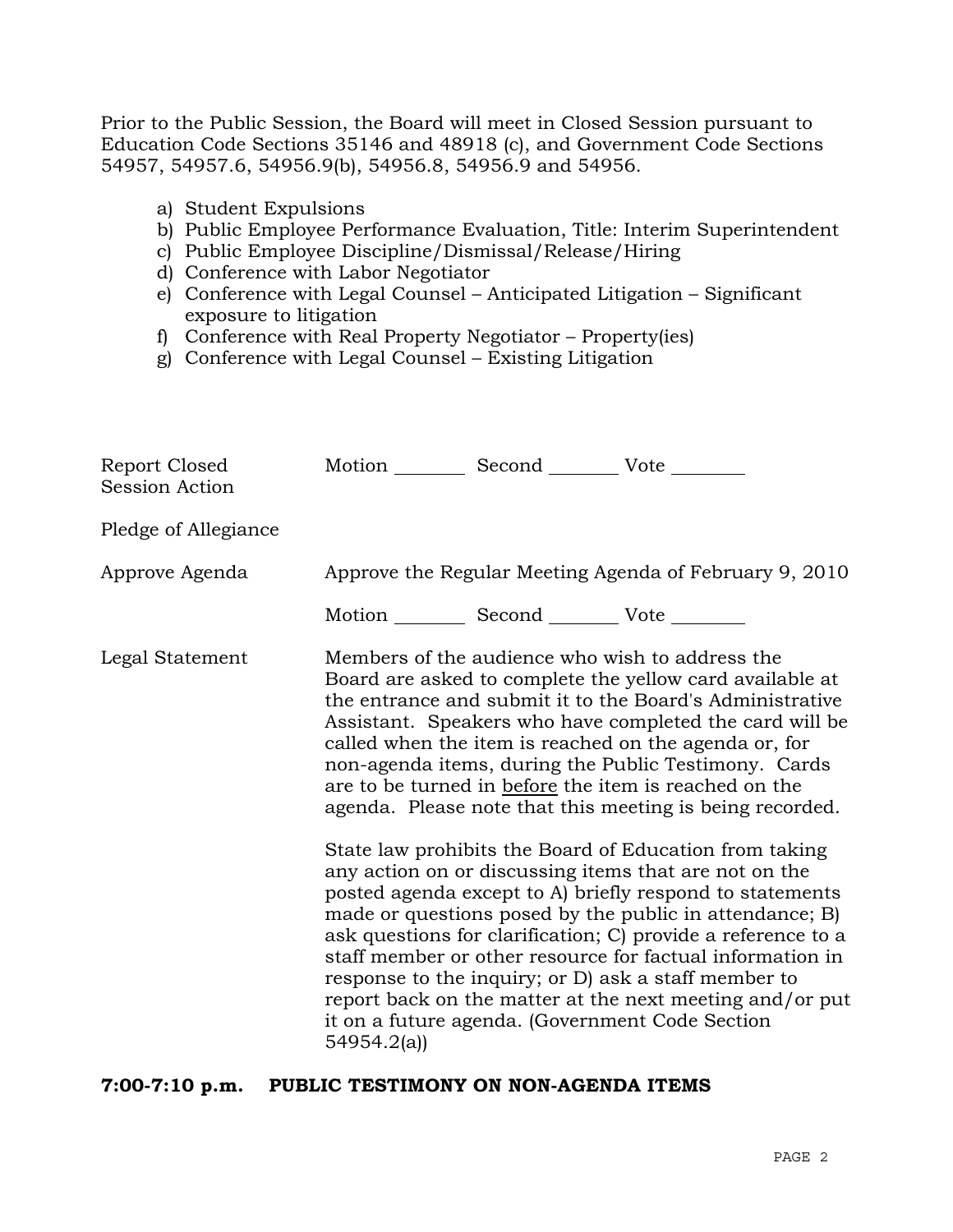Members of the audience, who wish to address the Board, please complete the yellow card available at the entrance and submit it to the Board's Administrative Assistant. Cards are to be turned in before the item is reached on the agenda.

## **7:10-7:25 p.m. PRESENTATION**

\* On February 2, 2010, the Board held a Special Board Workshop seeking community input regarding budget priorities. The information gathered at this meeting will be summarized and presented to the Board.

On February 4, 2010, the Budget Advisory Committee (BAC) met to review community input and to identify BAC budget priorities and potential budget reductions. LaTrina Dumas, parent representative of the BAC, will provide the Board with a summary of the BAC priorities.

Staff will also provide other relevant budget information.

The information and the results of both meetings will be used by the Board as they discuss how to best meet the \$2.7 - \$3.1M required reductions in order for the Board to submit a balanced budget to the County Office of Education by the March 15, 2010, deadline.

# **7:25-8:10 p.m. CONFERENCE**

These items are submitted for advance planning and to assist the Board in establishing future agenda items. The Board may, however, take action on the following:

### Business Operations

| 4.1-CF                                                                     | <b>Staff Recommendation:</b> |                                             |                                                                                                      |
|----------------------------------------------------------------------------|------------------------------|---------------------------------------------|------------------------------------------------------------------------------------------------------|
| Discuss and Consider<br>Preliminary Budget<br>Reductions for 2010-<br>2011 | steps.                       | budget reductions for 2010-2011 and provide | The Board will discuss and consider preliminary<br>direction to the Finance Committee regarding next |
|                                                                            | Motion                       | Second                                      | Vote                                                                                                 |

### **8:10-8:25 p.m. PRESENTATION**

\* Staff will present information to the Board of Education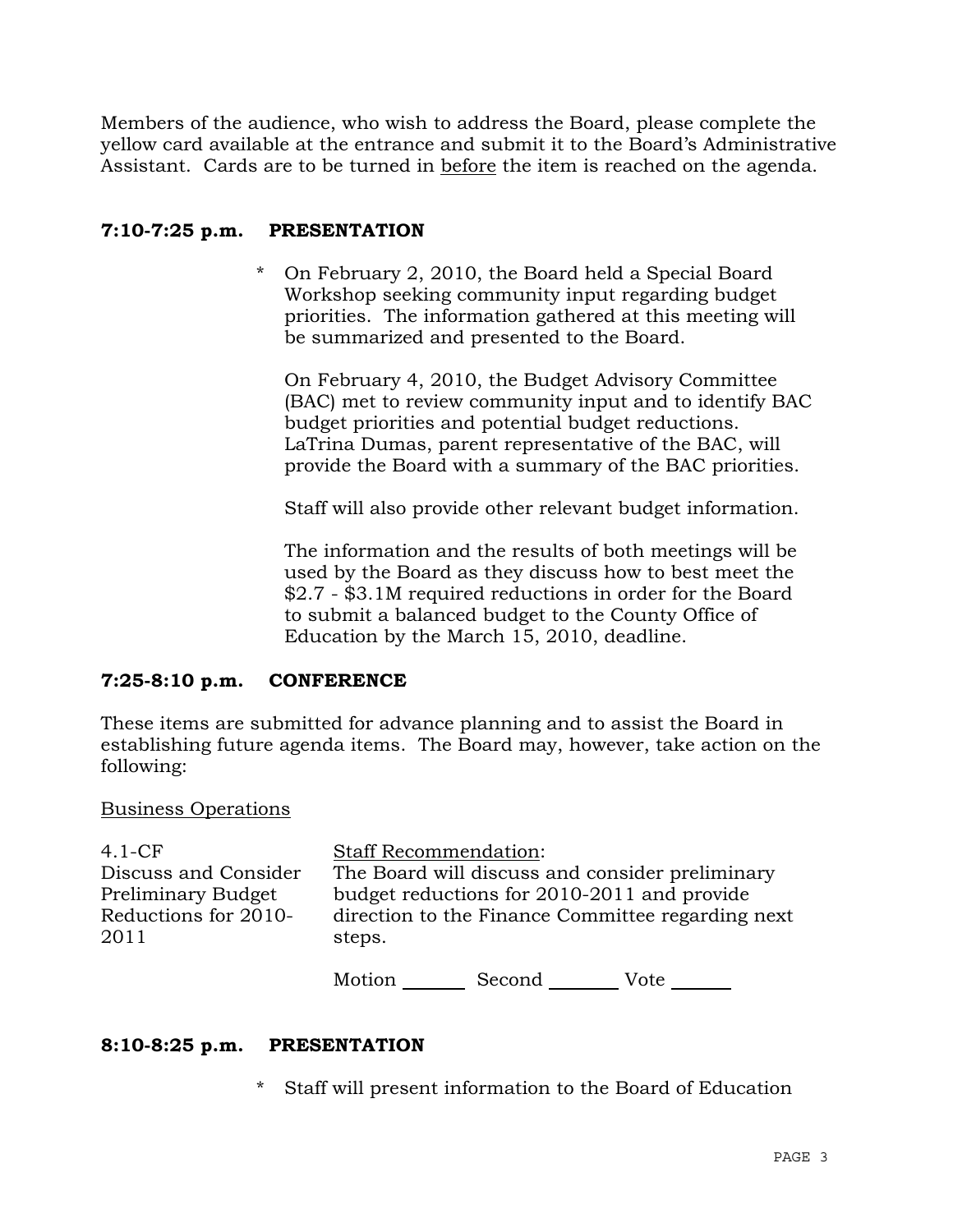regarding implementation of an extended day kindergarten schedule. The presentation will summarize the work that was done earlier in the school year by the Kindergarten Task Force and identify the work that would need to be done if the Board directed staff to implement an extended day kindergarten schedule beginning in the 2010-2011 school year. The presentation will provide information gathered from the task force, questions that would still need to be addressed for full implementation, and potential scheduling options to maximize learning and enrichment time as well as provide during-the-day intervention time.

## **8:25-8:50 p.m. CONFERENCE**

#### Educational Services

| $3.1-CF$             | <b>Staff Recommendation:</b>                  |
|----------------------|-----------------------------------------------|
| Discuss and Consider | The Board will discuss and consider directing |
| the Kindergarten     | staff to prepare for implementation of the    |
| <b>Extended Day</b>  | Kindergarten Extended Day Scheduled beginning |
| Schedule             | with the 2010-2011 school year.               |
|                      |                                               |

Motion Second Vote

### **8:50-9:05 p.m. PRESENTATION**

\* Staff will present information to the Board of Education regarding elimination of the staggered reading schedule. The presentation will include: data from surrounding districts, requirements of Program Improvement, loss of instructional minutes, impact on our ability to implement tiered intervention at the elementary level. The presentation will also look at various scheduling options designed to maximize instructional time and provide during-the-day intervention.

### **9:05-9:25 p.m. CONFERENCE**

### Educational Services

3.2-CF Staff Recommendation: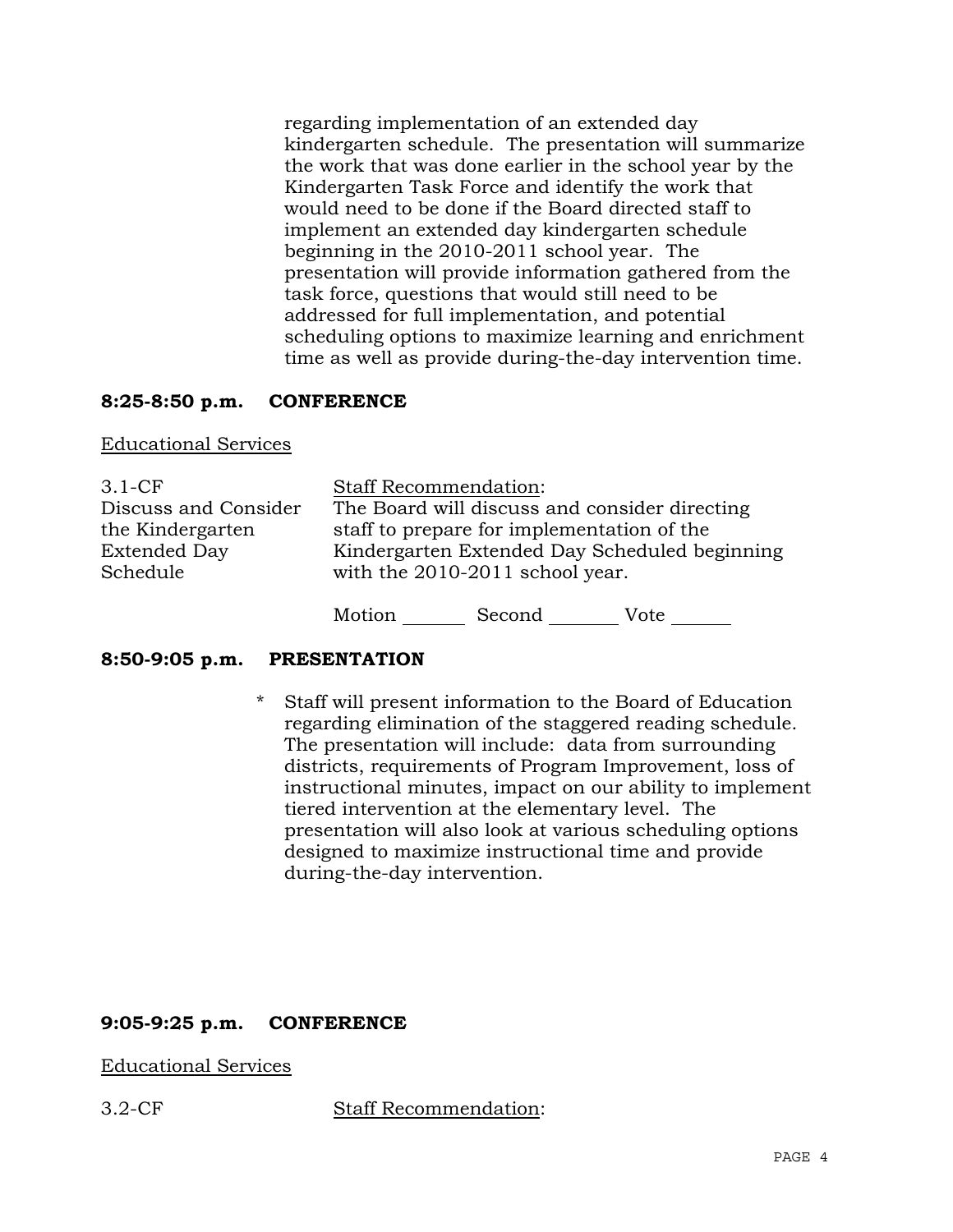Discuss and Consider Elimination of the First through Third Grade Staggered Reaching Schedule

The Board will discuss and consider directing staff to prepare for the elimination of the first through third grade staggered reading schedule beginning with the 2010-2011 school year.

Motion Second Vote \_\_\_\_\_\_\_

## **9:25-9:50 p.m. REPORTS**

 Correspondence Student Board Member Report Union Representative Reports Superintendent's Report Board Committee Reports

- Communication
- Facilities/Technology
- Policy

Board Representatives' Reports

• Eden Area Regional Occupational Program

### **9:50-10:05 p.m. CONSENT ITEMS**

These items are considered routine and may be enacted by a single motion. At the request of any member of the Board, any item on the consent agenda shall be removed and given individual consideration for action as a regular agenda item.

#### General Services

| $1.1 - C$<br>Approval of Board<br>Minutes $-$ December 1,<br>2009     | Staff Recommendation:<br>Approve the minutes of the regular Board meeting<br>held on December 1, 2009.                              |  |
|-----------------------------------------------------------------------|-------------------------------------------------------------------------------------------------------------------------------------|--|
|                                                                       | Motion _________ Second __________ Vote _______                                                                                     |  |
| $1.2 - C$<br>Approval of Board<br>2010                                | <b>Staff Recommendation:</b><br>Approve the minutes of the special Board meeting<br>Minutes – January 19, held on January 19, 2010. |  |
|                                                                       | Motion _________ Second _________ Vote _______                                                                                      |  |
|                                                                       |                                                                                                                                     |  |
| $1.3-C$                                                               | <b>Staff Recommendation:</b>                                                                                                        |  |
| Resolution $#10-08$<br>Adopt Resolution #10-08, certifying that Board |                                                                                                                                     |  |
| Board Compensation –                                                  | Member Diana Prola's absence from the                                                                                               |  |
| Diana Prola                                                           | December 1, 2009, regular public Board meeting<br>was due to performing services outside the                                        |  |
|                                                                       | meeting on behalf of the school district.                                                                                           |  |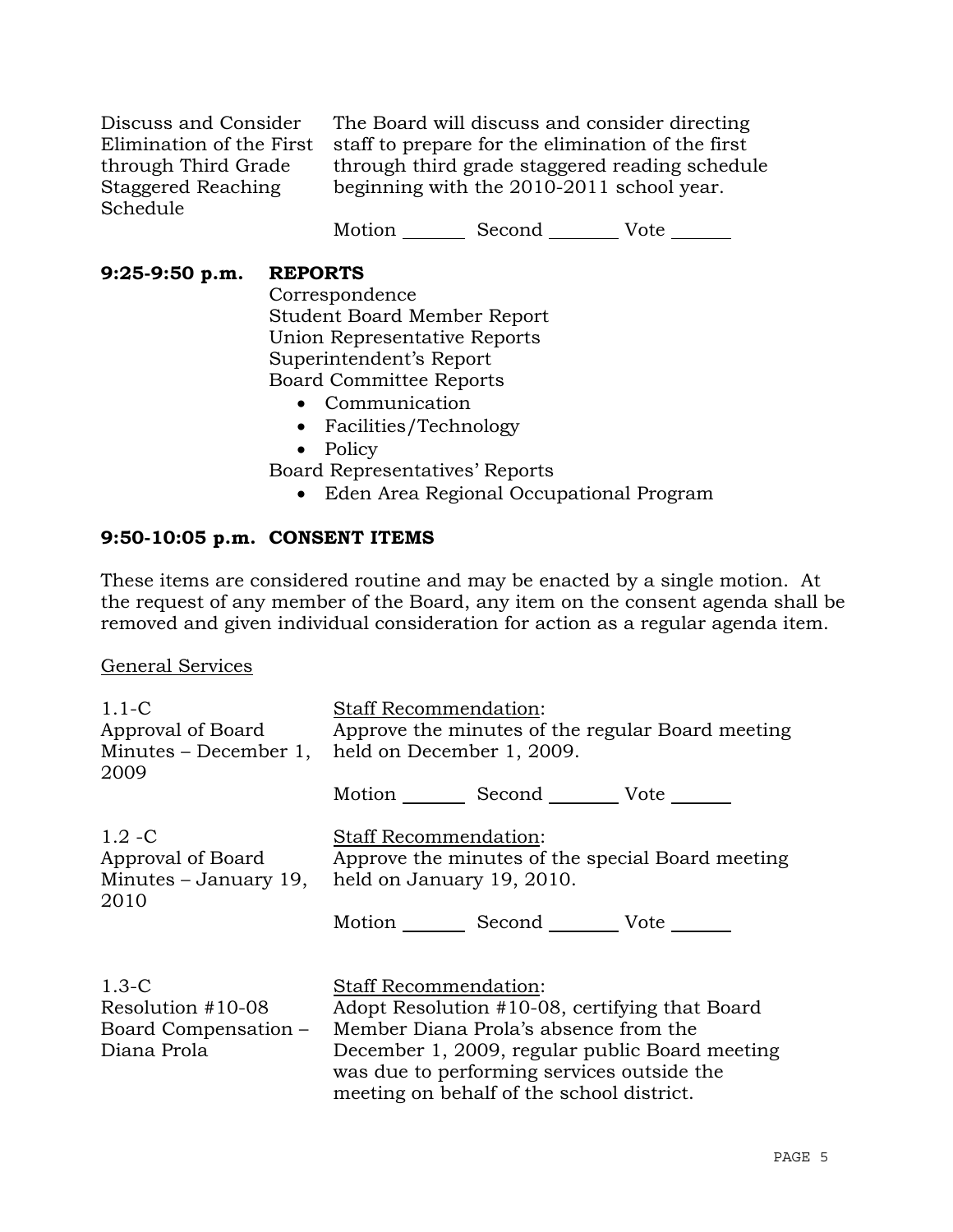|                                                                                |                                                 | Motion Second Vote                                                                      |                                                                                                                                                |
|--------------------------------------------------------------------------------|-------------------------------------------------|-----------------------------------------------------------------------------------------|------------------------------------------------------------------------------------------------------------------------------------------------|
| $1.4-C$<br>Resolution #10-09<br>Board Compensation -<br>Morgan Mack-Rose       | Staff Recommendation:                           | was due to performing services outside the<br>meeting on behalf of the school district. | Adopt Resolution #10-09, certifying that Board<br>Member Morgan Mack-Rose's absence from the<br>December 1, 2009, regular public Board meeting |
|                                                                                |                                                 | Motion _________ Second __________ Vote _______                                         |                                                                                                                                                |
| $1.5-C$<br>Resolution #10-12<br>Career and Technical<br><b>Education Month</b> | Staff Recommendation:                           | Career and Technical Education Week by the                                              | Adopt Resolution #10-12 designating February as<br>Association for Career and Technical Education.                                             |
|                                                                                |                                                 | Motion _________ Second __________ Vote _______                                         |                                                                                                                                                |
| Human Resources                                                                |                                                 |                                                                                         |                                                                                                                                                |
| $2.1 - C$<br>Acceptance of<br>Personnel Report                                 | Staff Recommendation:                           | Accept Personnel Report as submitted.<br>Motion _________ Second _________ Vote _______ |                                                                                                                                                |
| <b>Educational Services</b>                                                    |                                                 |                                                                                         |                                                                                                                                                |
| $3.1-C$<br>Acceptance of<br>Donations                                          | Staff Recommendation:<br>follows:               |                                                                                         | Approve the acceptance of gifts to the District as                                                                                             |
|                                                                                | Foundation, Oakland                             | Garfield Elementary School<br>Program) from Philanthropic Ventures                      | \$500 for the PIP Pals (Primary Intervention                                                                                                   |
|                                                                                | Monroe Elementary School<br>Foundation, Oakland | Program) from Philanthropic Ventures                                                    | \$500 for the PIP Pals (Primary Intervention                                                                                                   |
|                                                                                |                                                 | Roosevelt Elementary School                                                             | \$500 for the PIP Pals (Primary Intervention                                                                                                   |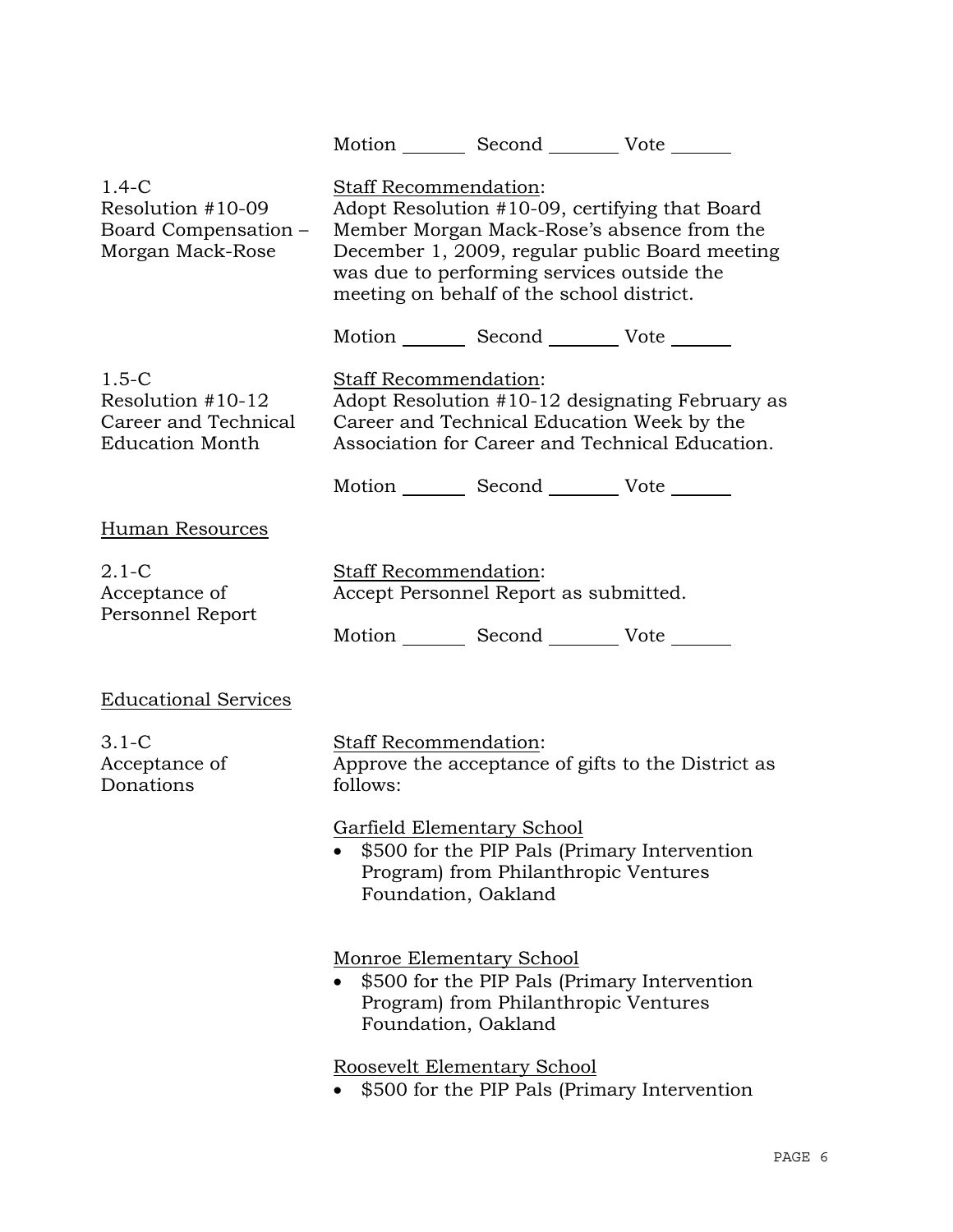Program) from Philanthropic Ventures Foundation, Oakland

- \$100 to the Helen Ross Scholarship Fund from the Gompertz Management Group
- \$125 to the Helen Ross Scholarship Fund from Shauna Lazazzera Rockson

Washington Elementary School

- \$141 from Aaron Newey through the Wells Fargo Giving Campaign
- \$21 from Elena Rios through the Wells Fargo Giving Campaign
- \$30 for general use from Open Fence, Face Reality Skin Care, San Leandro

# Wilson Elementary School

• \$500 for the PIP Pals (Primary Intervention Program) from Philanthropic Ventures Foundation, Oakland

John Muir Middle School

- \$500 for the PIP Pals (Primary Intervention Program) from Philanthropic Ventures Foundation, Oakland
- \$25 matching contribution through Wells Fargo's annual giving campaign
- \$15 for copying expenses from Photocopy, Inc., Walnut Creek
- \$1,521.00 portion of the proceeds from student pictures back to the school from LifeTouch
- \$812 toward field trip costs to the Exploratorium in San Francisco from The Special Education Resource Grants Program (Philanthropic Ventures Foundation, Oakland)
- \$1,000 for general use for supplies from Wells Fargo Foundation

District Office

• \$5000 for the PIP Pals (Primary Intervention Program) from Mr. John Cardenas, Golden Gate Freight Systems, Inc., Hayward

Motion Second Vote

3.2-C Staff Recommendation: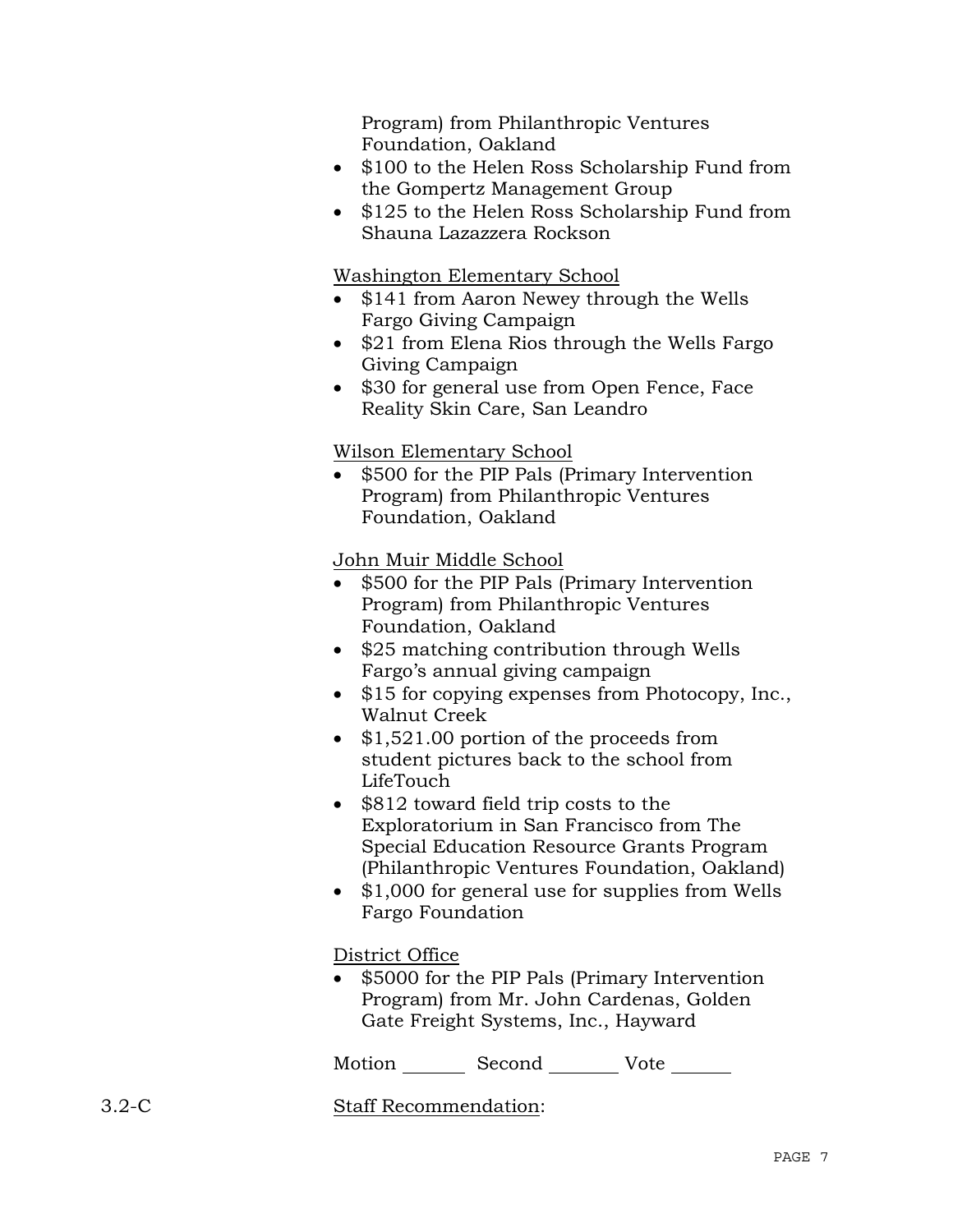Recommendation to Terminate from Expulsion

Approve the termination of the expulsions order for students whose current whereabouts is unknown and/or who are at least eighteen years of age and have had four or more years to complete their high school education.

| E72-05/06 | E18-07/08 |
|-----------|-----------|
|-----------|-----------|

Motion Second Vote

3.3-C Recommendation to Terminate from Expulsion

Staff Recommendation: Approve the termination of the expulsion order for students who have graduated from the ACOE

Community Day School Program or Camp Sweeney (Juvenile Hall).

| 72 N7 INQ | no ne inn |
|-----------|-----------|
|           |           |

Motion Second Vote

## 3.4-C

Recommendation to Continue the Expulsion Order of Students who Have Left the San Leandro Unified School District – Unable to Verify success of Expulsion Order

Staff Recommendation:

Approve the recommendation from the Director of Student Support Services for continuation of the expulsion order for those student who have left the San Leandro Unified School District and we were unable to verify the success of their expulsion order.

| E37-05/06 | E24-06/07 | E15-08/09        |
|-----------|-----------|------------------|
| E59-05/06 | E03-07/08 | EOD*03-08/09     |
|           |           | *Expelled from   |
|           |           | another district |
| E24-05/06 | E01-08/09 | $E10-09/10$      |

Motion Second Vote

#### 3.5-C Consultant Contract

Agreement between San Leandro Unified School District and Joaquin A. Newman for the 2009-2010 School

Year at Lincoln

Staff Recommendation:

Approve the Consultant Contract Agreement between San Leandro Unified School District and Joaquin A. Newman for the 2009-2010 School Year at Lincoln Alternative High School.

# Alternative High School Motion Second Vote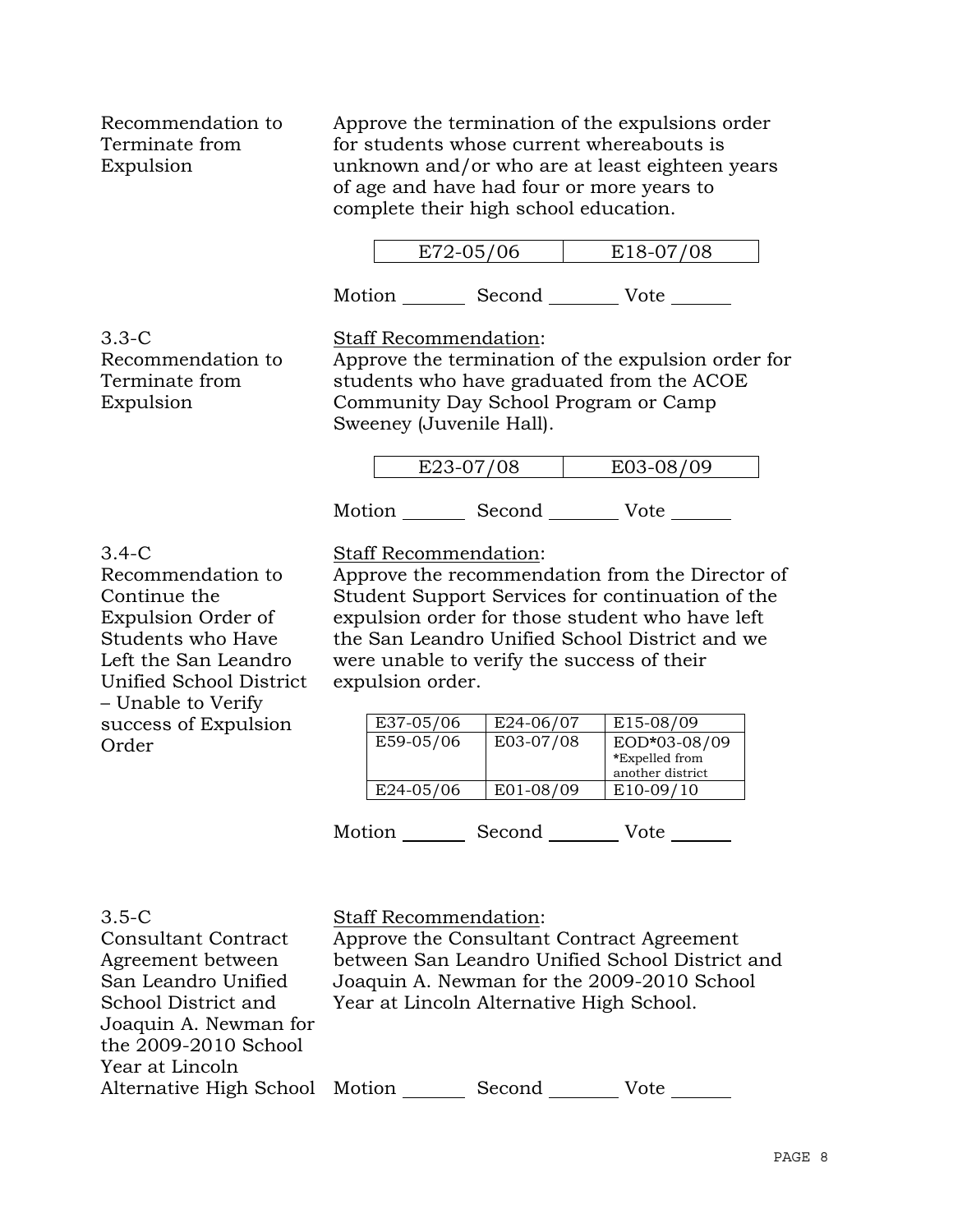| $3.6 - C$<br><b>Consultant Contract</b><br>Agreement between<br>San Leandro Unified<br>School District and<br>Laura Michelle Ostrow<br>for the 2009-2010<br>School Year at Lincoln                      | <b>Staff Recommendation:</b>            | Approve the Consultant Contract Agreement<br>Year at Lincoln Alternative High School.     | between San Leandro Unified School District and<br>Laura Michelle Ostrow for the 2009-2010 School  |
|---------------------------------------------------------------------------------------------------------------------------------------------------------------------------------------------------------|-----------------------------------------|-------------------------------------------------------------------------------------------|----------------------------------------------------------------------------------------------------|
| Alternative High School                                                                                                                                                                                 |                                         | Motion Second Vote                                                                        |                                                                                                    |
| $3.7-C$<br><b>Consultant Contract</b><br>Agreement between the<br>San Leandro Unified<br>School District and<br>Alicia Ohs for the<br>2009-2010 School Year<br>at Lincoln Alternative                   | <b>Staff Recommendation:</b>            | Approve the Consultant Contract Agreement<br>Lincoln Alternative High School.             | between the San Leandro Unified School District<br>and Alicia Ohs for the 2009-2010 School Year at |
| High School                                                                                                                                                                                             |                                         | Motion Second Vote                                                                        |                                                                                                    |
| $3.8-C$<br><b>Consultant Contract</b><br>Agreement between the<br>San Leandro Unified<br>School District and<br>Lamberto Roque-<br>Hernandez for the<br>2009-2010 School Year<br>at Lincoln Alternative | <b>Staff Recommendation:</b><br>School. | Approve the Consultant Contract Agreement<br>2010 School Year at Lincoln Alternative High | between the San Leandro Unified School District<br>and Lamberto Roque-Hernandez for the 2009-      |
| High School                                                                                                                                                                                             | Motion                                  | Second __________ Vote ___                                                                |                                                                                                    |

#### 3.9-C

Memorandum of Understanding between the San Leandro Unified School District and Girl Scouts of Northern California to Provide Green by Nature Enrichment Program at 3 or More After School

## Staff Recommendation:

Approve the Memorandum of Understanding between the San Leandro Unified School District and Girl Scouts of Northern California to Provide Green by Nature Enrichment Program at 3 or More After School Education and Safety (ASES) Program Sites.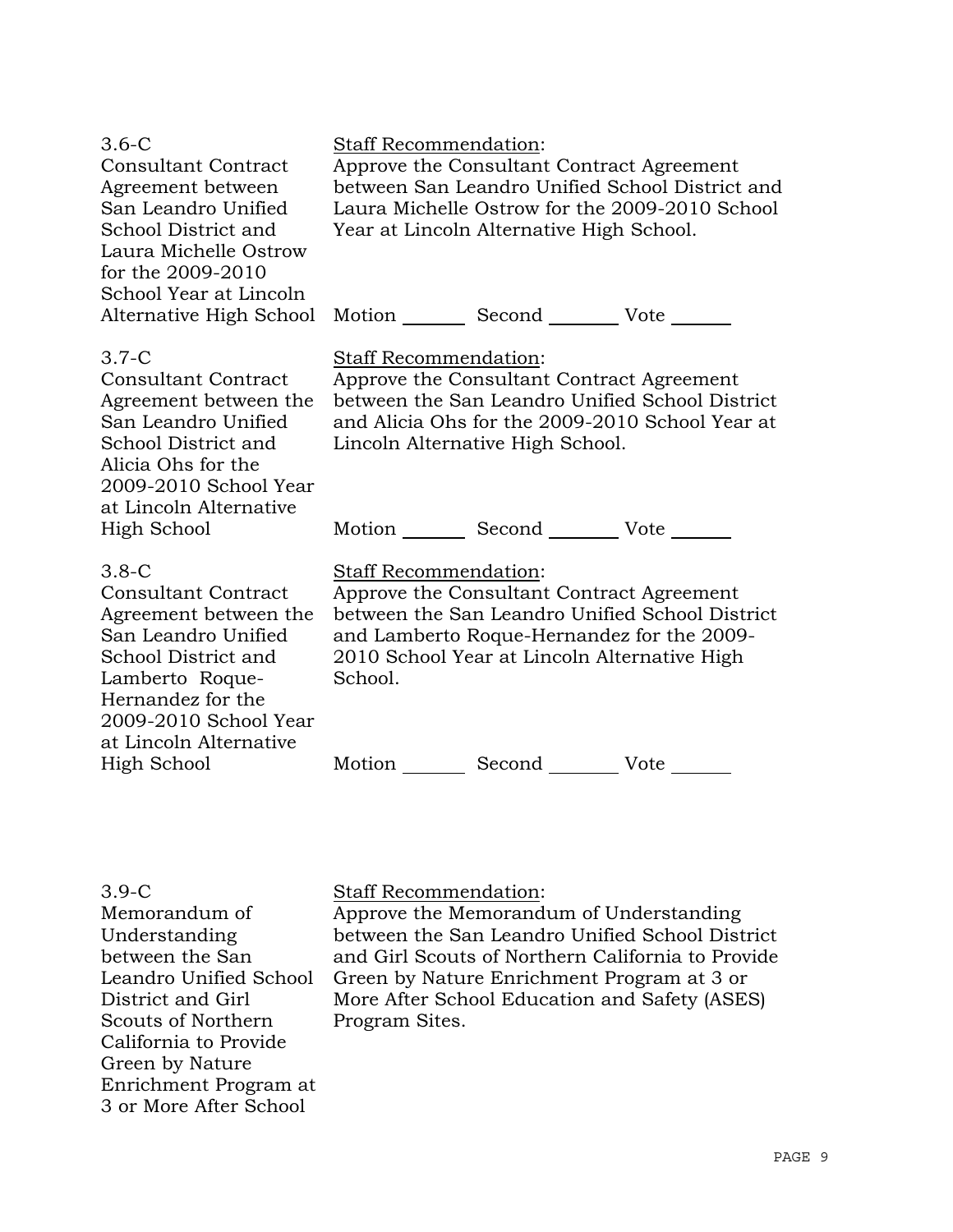| Education and Safety                               | (ASES) Program Sites.) Motion Second Vote                                                                       |
|----------------------------------------------------|-----------------------------------------------------------------------------------------------------------------|
| <b>Business Operations</b>                         |                                                                                                                 |
| $4.1-C$<br>Ratification of Payroll                 | Staff Recommendation:<br>Ratify January 2010 payroll in the amount of<br>\$4,514,412.16.                        |
|                                                    | Motion Second Vote                                                                                              |
| $4.2-C$<br>Approval of Bill<br>Warrants            | <b>Staff Recommendation:</b><br>Approve Bill Warrants #88-965988-88993364 in<br>the amount of $$7,135,715.61$ . |
|                                                    | Motion Second Vote                                                                                              |
| $4.3-C$<br>Bancroft Middle School<br>Fence Project | Staff Recommendation:<br>Approve the Bancroft Middle School Fence<br>Project.                                   |
|                                                    | Motion Second Vote                                                                                              |

| (LEC)-Contra Costa County Superintendent of<br>Schools | $4.4 - C$<br>Medi-Cal<br>Administrative<br>Activities (MAA) Service<br>Agreement Addendum<br>for Northern California<br>Med-Cal Administrative<br>Services (NMAS) Joint<br>Powers Authority (JPA)<br>in Conjunction with<br>the Local Education<br>Consortium (LEC)- | <b>Staff Recommendation:</b><br>Approve the Medi-Cal Administrative Activities<br>(MAA) Service Agreement Addendum for Northern<br>California Med-Cal Administrative Services<br>(NMAS) Joint Powers Authority (JPA) in<br>Conjunction with the Local Education Consortium |
|--------------------------------------------------------|----------------------------------------------------------------------------------------------------------------------------------------------------------------------------------------------------------------------------------------------------------------------|----------------------------------------------------------------------------------------------------------------------------------------------------------------------------------------------------------------------------------------------------------------------------|
|--------------------------------------------------------|----------------------------------------------------------------------------------------------------------------------------------------------------------------------------------------------------------------------------------------------------------------------|----------------------------------------------------------------------------------------------------------------------------------------------------------------------------------------------------------------------------------------------------------------------------|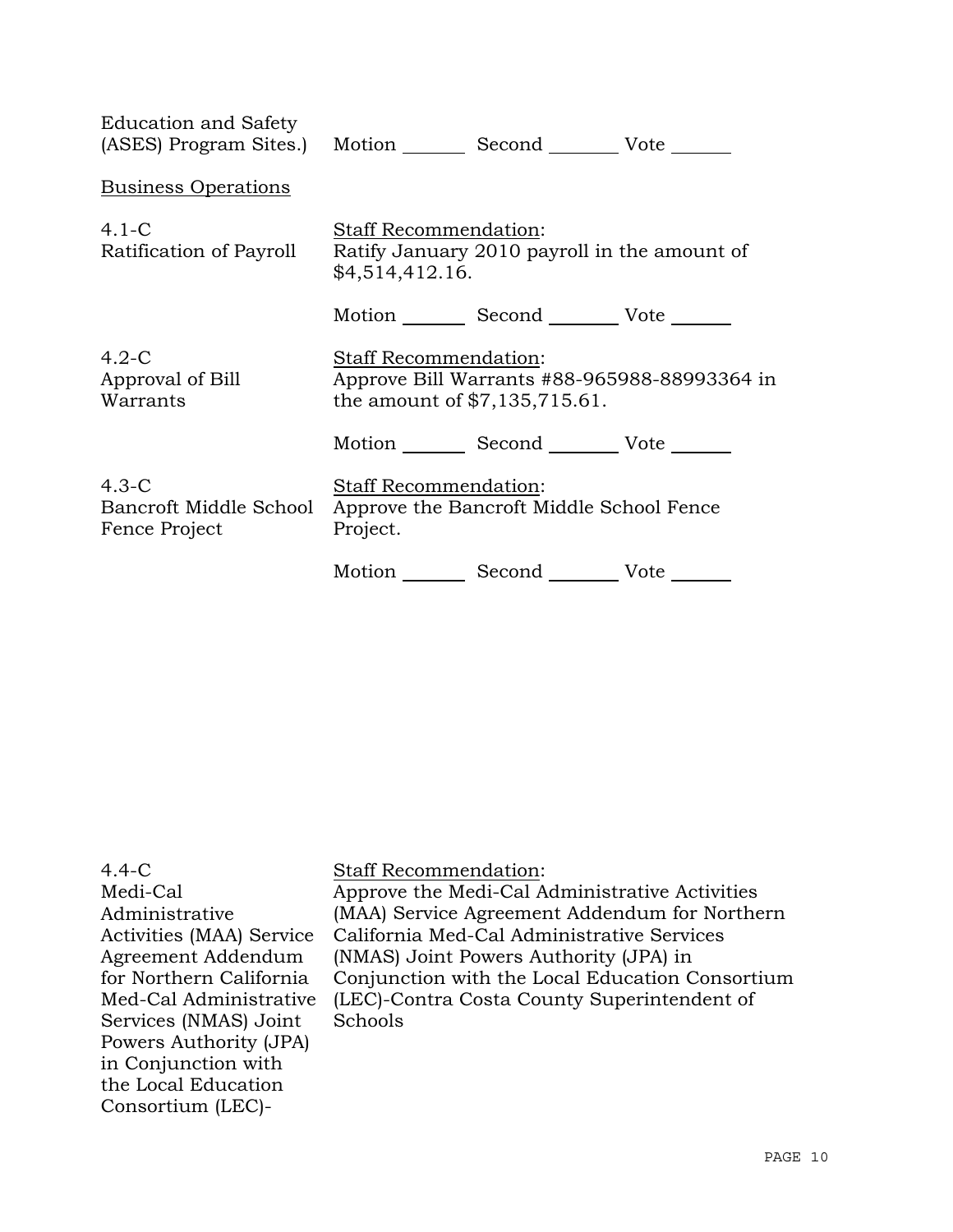| Contra Costa County<br>Superintendent of<br>Schools                                                                                                                    |                                                                                                                                                                                     | Motion Second Vote                                                                      |                                                                                                                                                         |  |
|------------------------------------------------------------------------------------------------------------------------------------------------------------------------|-------------------------------------------------------------------------------------------------------------------------------------------------------------------------------------|-----------------------------------------------------------------------------------------|---------------------------------------------------------------------------------------------------------------------------------------------------------|--|
| $4.5 - C$<br>Proposed Changes to<br>Board Policy 4040, and<br>Exhibit 4040-Employee                                                                                    | Staff Recommendation:<br>Approve Proposed Changes to Board Policy 4040,<br>and Exhibit 4040-Employee Use of Technology.                                                             |                                                                                         |                                                                                                                                                         |  |
| Use of Technology                                                                                                                                                      |                                                                                                                                                                                     | Motion Second Vote ______                                                               |                                                                                                                                                         |  |
| $4.6-C$<br>Proposed Revision to<br>Exhibit: $E(2)$ 1330 Use<br>of School Facilities,<br>Rules and Regulations                                                          | Staff Recommendation:<br>Approve Proposed Revision to Exhibit: E(2) 1330<br>Use of School Facilities, Rules and Regulations for<br>Field Usage.                                     |                                                                                         |                                                                                                                                                         |  |
| for Field Usage                                                                                                                                                        |                                                                                                                                                                                     | Motion _________ Second ___________ Vote _______                                        |                                                                                                                                                         |  |
| <b>Facilities and Construction</b>                                                                                                                                     |                                                                                                                                                                                     |                                                                                         |                                                                                                                                                         |  |
| $5.1 - C$<br><b>Professional Services</b><br>Agreement with<br>O'Connor Construction<br>Management for the<br>2010 Modernization                                       | Staff Recommendation:<br>Approve the Professional Services Agreement with<br>O'Connor Construction Management in the<br>amount of \$240,800 for the 2010 modernization<br>projects. |                                                                                         |                                                                                                                                                         |  |
| Projects                                                                                                                                                               |                                                                                                                                                                                     | Motion _________ Second __________ Vote _______                                         |                                                                                                                                                         |  |
| $5.2-C$<br>Amendment #1 to the<br>Construction<br><b>Management Services</b><br>Contract with Kitchell<br>CEM for the Bancroft<br>Middle School Heating<br>and Roofing | <b>Staff Recommendation:</b>                                                                                                                                                        | Approve Amendment #1 to the Construction                                                | Management services contract with Kitchell CEM,<br>in the amount of \$68,258, for the Bancroft Middle<br>School Heating and Roofing Renovation Project. |  |
| Renovation Project                                                                                                                                                     |                                                                                                                                                                                     | Motion _________ Second __________ Vote _______                                         |                                                                                                                                                         |  |
| $5.3-C$<br>Amendment #5 to WLC<br>Architects Contract for<br><b>Additional Design</b>                                                                                  | Staff Recommendation:                                                                                                                                                               | increase, to WLC Architects contract for<br>additional design services at the 9th Grade | Approve Amendment #5 for $$29,865$ , a 0.98%                                                                                                            |  |

Campus.

Services at the 9th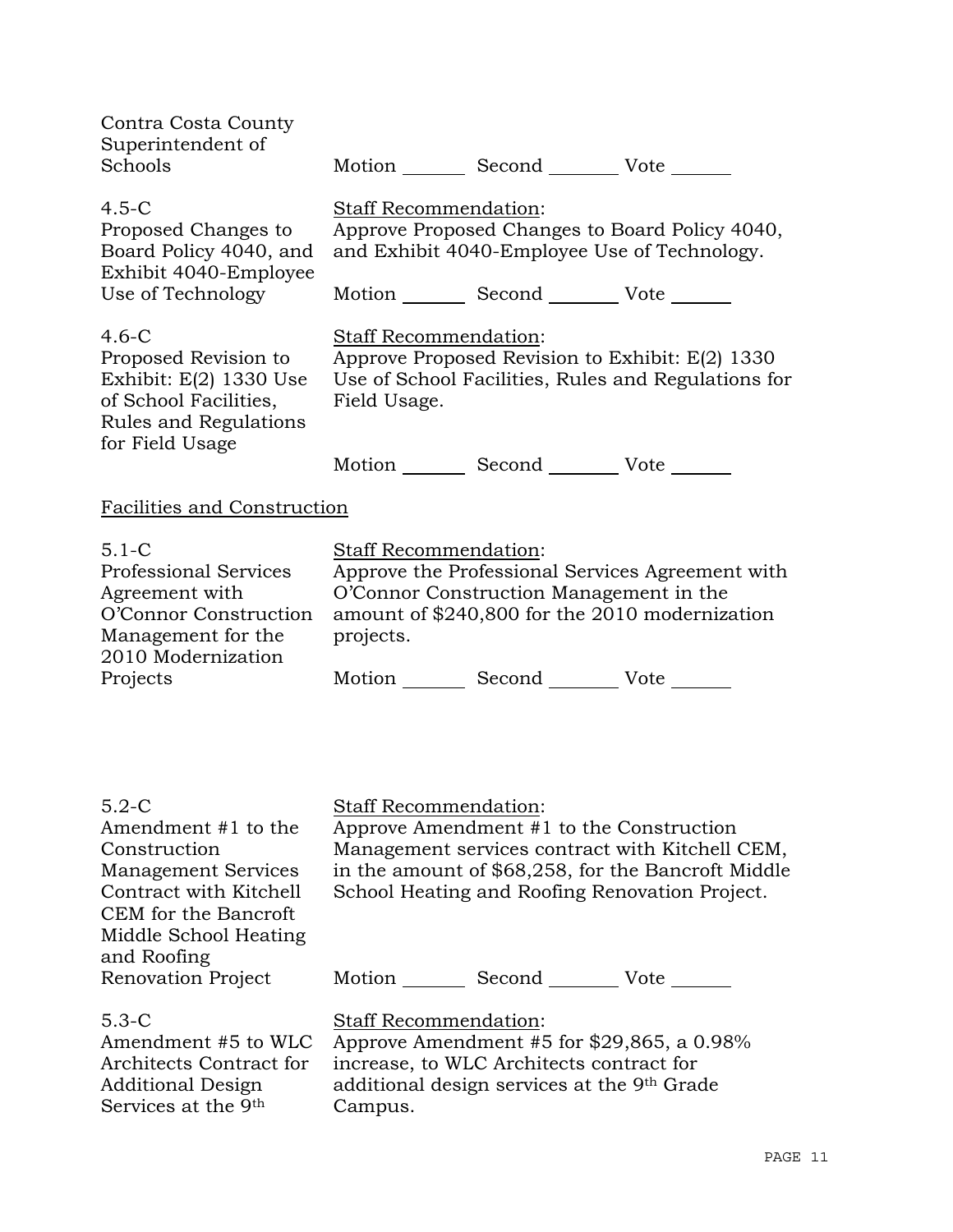| Grade Campus                                                                                                                   | Motion Second Vote                                                                                                                                       |                                                   |
|--------------------------------------------------------------------------------------------------------------------------------|----------------------------------------------------------------------------------------------------------------------------------------------------------|---------------------------------------------------|
| $5.4 - C$<br>Sequoia Pacific<br>Builders, Inc. Final<br>Contract Change Order<br>#4 for the San Leandro<br>High School Library | <b>Staff Recommendation:</b><br>Approve the Sequoia Pacific Builders, Inc.<br>contract Change Order #4 of $$2,887$ , a 0.4%<br><b>Expansion Project.</b> | increase, for the San Leandro High School Library |
| <b>Expansion Project</b>                                                                                                       | Motion Second Vote                                                                                                                                       |                                                   |
| $5.5 - C$<br>Notice of Completion<br>for the San Leandro<br>High School Library<br><b>Expansion Project</b>                    | Staff Recommendation:<br>Approve the Notice of Completion for the San<br>Motion Second Vote                                                              | Leandro High School Library Expansion Project.    |

# **10:05-10:15 p.m. ACTION**

These items are presented for action at this time. Some may have been reviewed at a previous meeting.

# Human Resources

| $2.1 - A$<br>Resolution #10-10<br>Criteria for<br>Determining Order of<br>Seniority for Those<br>Employees with the<br>Same Date of First Paid | <b>Staff Recommendation:</b><br>Adopt Resolution #10-10 Criteria for Determining<br>Order of Seniority for Those Employees with the<br>Same Date of First Paid Service. |
|------------------------------------------------------------------------------------------------------------------------------------------------|-------------------------------------------------------------------------------------------------------------------------------------------------------------------------|
| Service                                                                                                                                        | Motion<br>Second Vote                                                                                                                                                   |
| $2.1-A$                                                                                                                                        | <b>Staff Recommendation:</b>                                                                                                                                            |
| Resolution $#10-11$                                                                                                                            | Adopt Resolution #10-11 Criteria for Determining                                                                                                                        |
| Criteria for                                                                                                                                   | Certificated Permanent and Probationary                                                                                                                                 |
| Determining                                                                                                                                    | Personnel Whom the District Shall Exempt from                                                                                                                           |
| Certificated Permanent                                                                                                                         | the Order of Layoff by Virtue of Their Credentials,                                                                                                                     |
| and Probationary                                                                                                                               | Competence, Assignment, Experience or                                                                                                                                   |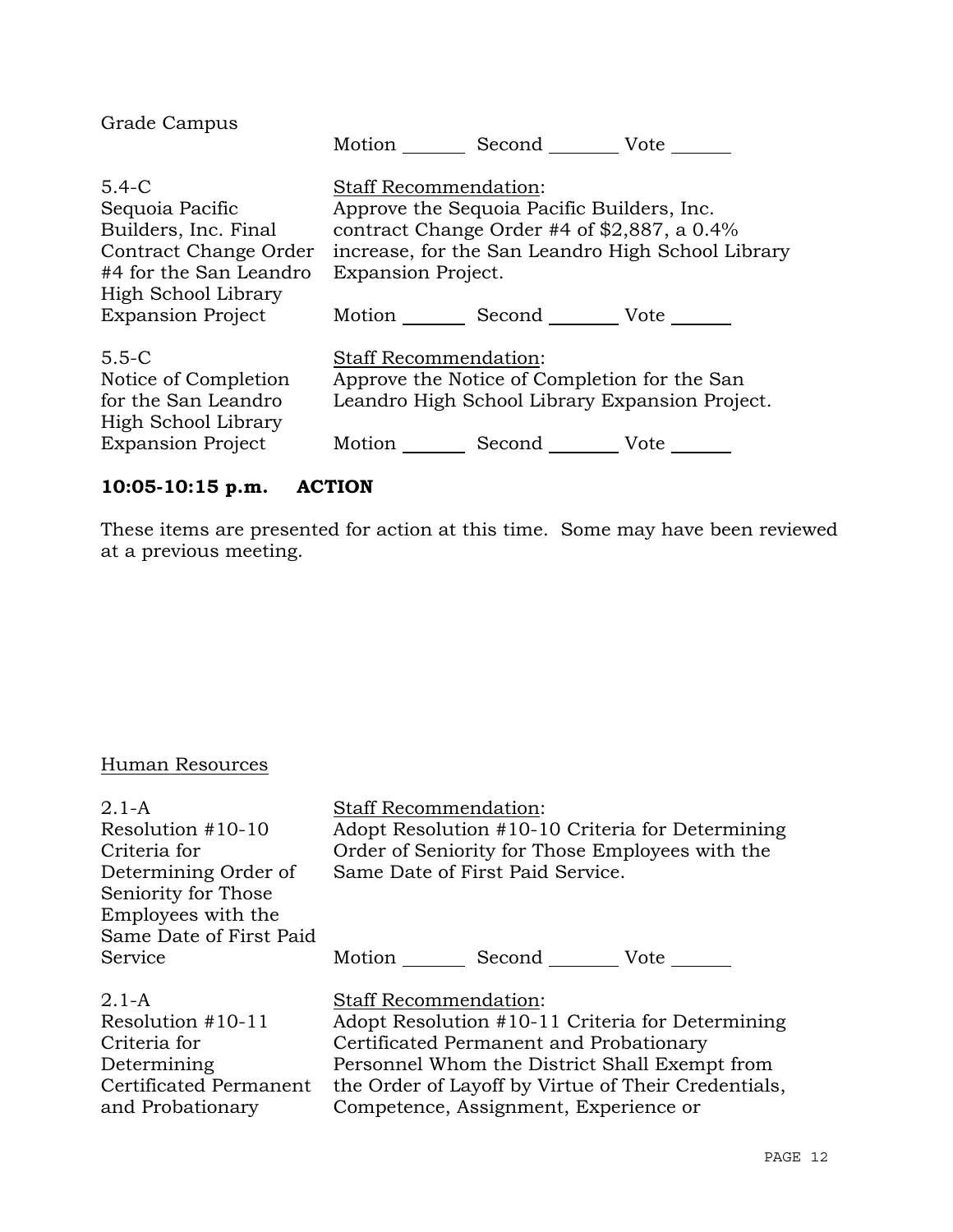| Personnel Whom the<br>District Shall Exempt<br>from the Order of<br>Layoff by Virtue of |        | Certification (Skipping Criteria). |      |
|-----------------------------------------------------------------------------------------|--------|------------------------------------|------|
| Their Credentials,                                                                      |        |                                    |      |
| Competence,                                                                             |        |                                    |      |
| Assignment,                                                                             |        |                                    |      |
| Experience or                                                                           |        |                                    |      |
| Certification (Skipping)                                                                |        |                                    |      |
| Criteria)                                                                               | Motion | Second                             | Vote |

# **10:15-10:25 p.m. CONFERENCE**

These items are submitted for advance planning and to assist the Board in establishing future agenda items. The Board may, however, take action on the following:

General Services

| $1.1$ -CF                  | <b>Staff Recommendation:</b>                |        |      |  |
|----------------------------|---------------------------------------------|--------|------|--|
| Discuss and Consider       | Discuss and consider approving the proposed |        |      |  |
| Restructuring Board        | restructuring of Board Standing Committees. |        |      |  |
| <b>Standing Committees</b> |                                             |        |      |  |
|                            | Motion                                      | Second | Vote |  |

# **10:25-10:26 p.m. INFORMATION**

These items are intended to keep the Board informed on various District business matters which do not require action by the Board.

Business Operations

| $4.1-I$                | <b>Staff Recommendation:</b>                                                                                          |                                    |                                         |
|------------------------|-----------------------------------------------------------------------------------------------------------------------|------------------------------------|-----------------------------------------|
| Miscellaneous Receipts | Miscellaneous receipts in the amount of<br>$$32,280,908.35$ have been deposited in the<br>Treasury of Alameda County. |                                    |                                         |
|                        |                                                                                                                       | Motion Second Vote                 |                                         |
| $10:26$ p.m.           | <b>BOARD MEMBERS</b>                                                                                                  |                                    | ADDITIONAL SUGESTIONS AND COMMENTS FROM |
| <b>ANNOUNCEMENT</b>    |                                                                                                                       | <b>Board of Education Meetings</b> |                                         |